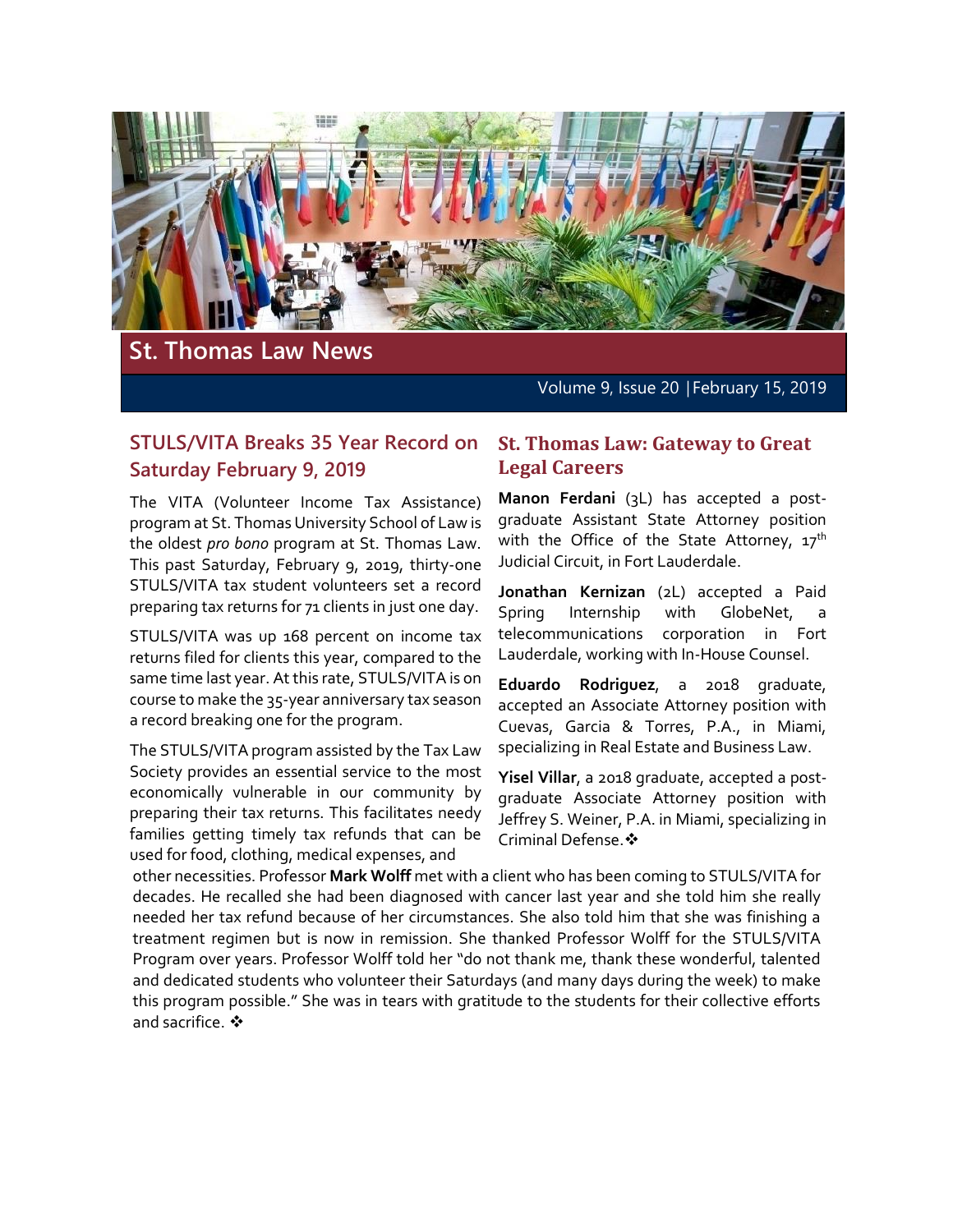# **Campus Events**

| February 14:        | Financial Planning L & L, Room 219 @<br>12:00 p.m.                 |
|---------------------|--------------------------------------------------------------------|
| February 15:        | Emotional Intelligence, Moot Courtroom @<br>12:30 p.m.             |
| February 16:        | VITA Tax Preparation, Law Library @<br>10:00 a.m.                  |
| February 18:        | Presidents Day Holiday                                             |
| February 19:        | <b>Monday Classes Meet</b>                                         |
| February 19<br>&20: | <b>Graduation Expo, Convocation Hall</b>                           |
| February 20:        | Space Law "Out to Launch", Room CPD-113 @<br>12:00 p.m.            |
| February 21:        | Black History Distinguished Speaker, Moot<br>Courtroom @ 4:30 p.m. |
| February 26:        | Civility Matters, American Board of Trial                          |



# **Black History Distinguished Speaker**

In honor of Black History Month, we are honored to have the former Florida Bar President Eugene Pettis, speak at St. Thomas Law on Thursday, February 21, 2019, at 4:30 p.m., in the Moot Courtroom. The entire community is encouraged to come out for an enlightening and engaging event.

Mr. Pettis was the first African-American to serve in the position as President of The Florida Bar. In his role at the helm of The Florida Bar, he provided visionary leadership and brought a passion for giving back to his profession and his community.

Mr. Pettis, a co-founder of Haliczer Pettis & Schwamm, leads a trial practice representing an impressive list of corporate, public sector and individual clients in civil trial matters. He has over 30 years of experience handling a range of complex cases for defendants and plaintiffs in areas of medical malpractice, personal injury, commercial litigation, employment and professional liability.  $\cdot$ 

# **President's Day and Class Scheduled Adjustment**

On Monday, February 18, 2019, the University and the School of Law will be closed in observance of the Presidents' Day holiday, which means there will be no classes held at the School of Law and Administrative Offices are closed as well. The Law Library south reading room will be open on Monday for students. **On Tuesday, February 19, we will follow a Monday class schedule**. Therefore, classes that normally meet on Monday will meet at the same time and place on Tuesday, February 19 (Tuesday classes do not meet). On Wednesday, February 20, the normal class schedule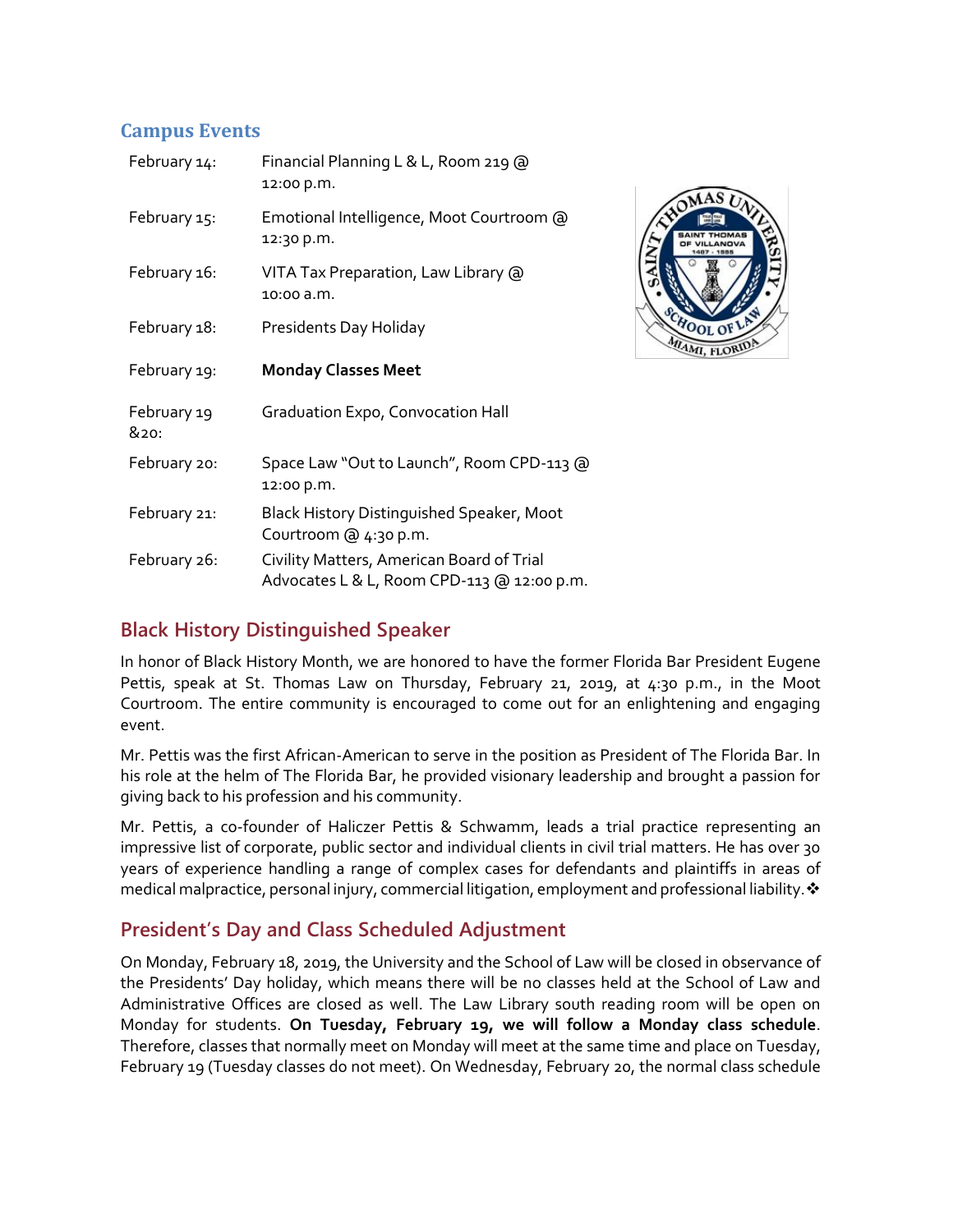will resume. That means classes that normally meet on a Monday/Wednesday cycle meet on Tuesday/Wednesday next week. \*

## **Understanding Emotional Intelligence**

The St. Thomas Law community is invited to come out and hear Adriannette Williams, the Assistant Director of Henry Latimer Center for Professionalism at the Florida Bar, on Friday, February 15, 2019, at 12:30 p.m. in the Moot Courtroom where she will be speaking about Emotional Intelligence. In her discussion, she will cover what is Emotional Intelligence, what emotions are, understanding triggers, and how we respond to them, empathy, and loneliness.  $\mathbf{\hat{*}}$ 

# **Judge Jason E. Dimitris Spoke at the Peter T. Fay American Inn of Court**

On February 5, 2019, Judge Jason E. Dimitris, Eleventh Judicial Circuit of Florida, presented at the Peter T. Fay American Inn of Court. It was an interactive program where Judge Dimitris gave examples of previous dependency cases before him and asked the audience: "How will you rule as a Judge?" It was a phenomenal presentation where everyone participated. Additionally, the students and attorneys/judges in attendance were asked to sign up for a mentor or to be a mentor.  $\clubsuit$ 

#### **Federal Bar Association Judicial Reception**

On January 31, 2019, the South Florida Chapter of the Federal Bar Association hosted its 38th Annual Federal Judicial Reception to honor the federal judges in our district. The event took place in the Historic Alfred I. Dupont Building in downtown Miami. The event was widely attended and offered students the opportunity to interact with the judiciary and attorneys in a lively setting without the formality of a sit down dinner or speeches. Once again, St. Thomas Law was a Silver Sponsor; and our school was well represented with students, alumni, faculty, and staff in attendance.  $\clubsuit$ 

# **US Navy Jag Corp Lunch & Learn**

On January 29, 2019, St. Thomas Law, Office for Career Development hosted a Lunch and Learn with Lt. John O. Wilson from the US Navy JAG Corps. Lt. John Wilson discussed the benefits of being a Navy JAG, the application process, internship opportunities, as well as civilian attorney opportunities. Immediately following the lunch and learn, Lt. John Wilson, conducted a 45 minute breezeway chat to answer additional questions from students.  $\mathbf{\hat{*}}$ 

# **Alumni(ae) News**

**Ramon Alvarez**, a 2014 graduate, recently accepted an In-House Counsel/Project Manager position with ARK.io, an international firm that specializes in Blockchain Solutions.

**Cali Arroyave**, a 2018 graduate, accepted a post-graduate Associate Attorney position with Patino & Associates in Coral Gables, specializing in Personal Injury.

**Carlos Jordi**, a 2015 graduate, recently opened his own firm Jordi Law LLC in Coral Gables, specializing in Personal Injury, Homeowner's Insurance Disputes, and Criminal Defense.

**Alexander Karantzalis**, a 2016 graduate, recently accepted a Real Estate Agent position with LUXE Properties LLC, in Fort Lauderdale; in addition to focusing his own legal practice on Business and Civil Litigation, including Landlord-Tenant matters, and Real Estate Law.

**Angel Martinez**, a 2017 graduate, recently opened his own firm Angel Martinez Law Firm, P.A., in Weston, specializing in Estate Planning, Business and Entrepreneur Law.